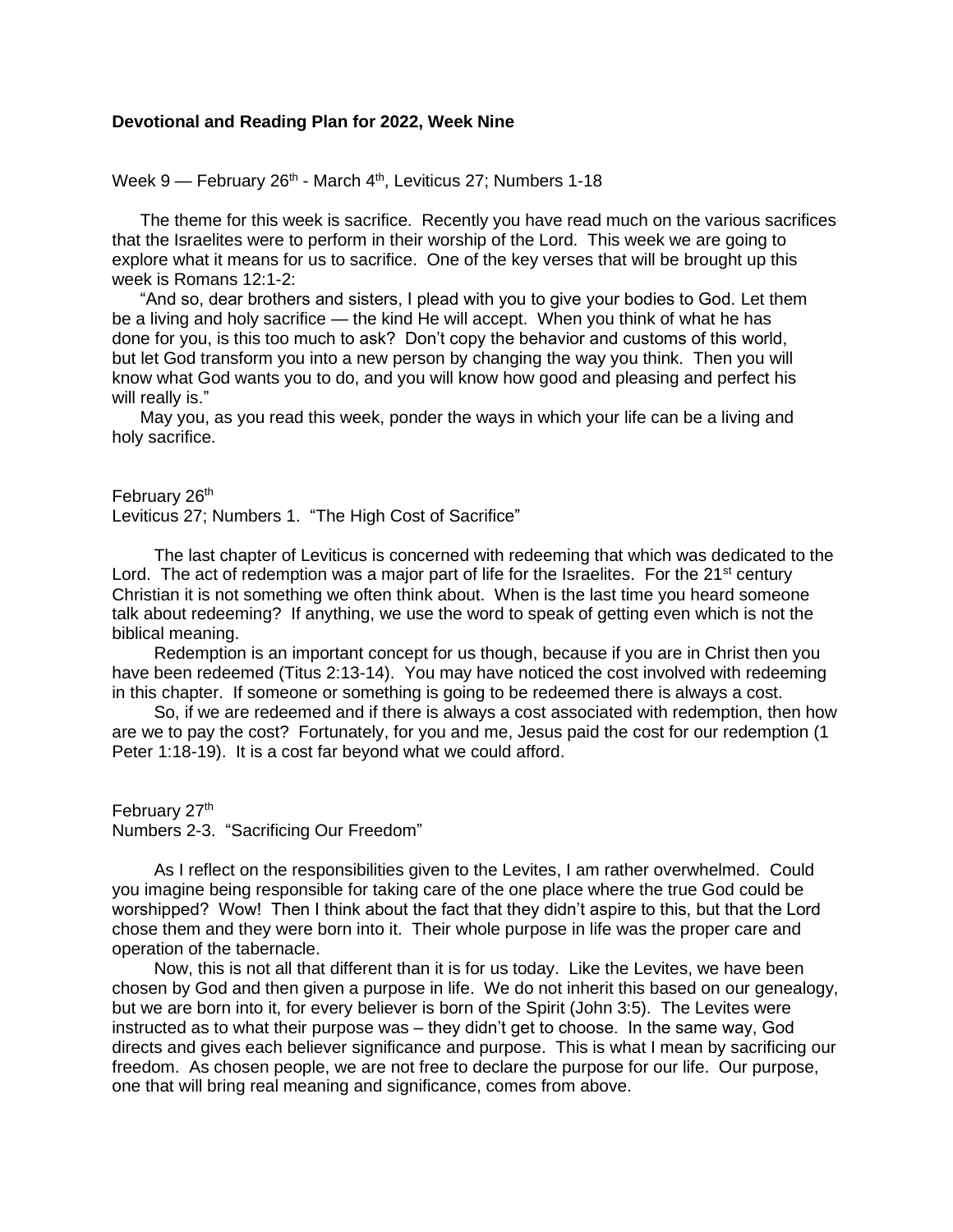February 28<sup>th</sup> Day 59 Numbers 4-5. "Sacrifice of Fellowship"

In the instructions that the Lord gave to Israel through Moses, purity was greatly emphasized. There were a number of reasons for this, and the one given in this passage is because the Lord dwelled in their camp.

Praise God that we live under a covenant of grace and not one of law as the Israelites did. And yet, even though we are called to grace, we cannot ignore the need for purity. God demanded purity because He dwelt among Israel. God now, through His Spirit, dwells in the life of every believer and in the community of believers as a collective whole. His expectation is still purity in the lives of believers and in the community of believers. As a new creation, we are made pure by the blood of Christ, and we maintain purity by confessing our sins (1 John 1:9). Unfortunately, some within the community of faith stop practicing personal confession and knowingly and willing engage in sin, thus defiling the church. As with Israel, the church must take action to remove those who defile the community (1 Cor. 5:5). However, we must not forget that once purity is restored, through forgiveness and grace, fellowship is also to be restored.

March 1<sup>st</sup> Day 60 Numbers 6:1-27; 10:1-36. "Dedicated to Sacrifice"

The Nazirite vow was a special way for an Israelite to dedicate one's self to the Lord, and he knew that it came with certain restrictions. We even see this practiced by the Apostle Paul who shaved his head because of a vow (Acts 18:18).

Not every Israelite would make a Nazirite vow, but every believer who is indwelled by the Holy Spirit is already dedicated to the Lord. We do not operate with a list of restrictions like one who has taken a Nazirite vow. In fact, we operate with a higher standard. Romans 12:1 says that we are to be a living and holy sacrifice. We show our dedication by not copying the ways of the world. We are then to be transformed by the renewing of our minds. This is different than being the same person with some additional rules. It is a change of the entire person. When we come to faith in Jesus it is more than a ticket to Heaven. It is dedicating our whole life to the Lord. Have you truly dedicated your whole life to the Lord?

March 2<sup>nd</sup> Numbers 11-13. "Whining and Complaining"

I have overseen a few short-term mission trips with teenagers, and it has been my experience that the most important rule for keeping the group together and focused is that there is no complaining. Anytime you choose to follow the Lord's leading there will be some form of sacrifice associated with it. Whining or complaining communicates an unwillingness to make that sacrifice.

It is obvious here that many of the Israelites and the foreigners who were with them had reached their limit of personal sacrifice and had begun to complain. They were prepared to return to slavery in Egypt because the sacrifice was too great.

Returning to slavery may sound silly to us. Personal freedom is worth the sacrifice, isn't it? While this may be true, how often are we tempted to return to being slaves to sin because the sacrifice of following Christ is too great? As you follow Christ, remember his sacrifice, and what he gave up to secure your salvation. – *D.C.*